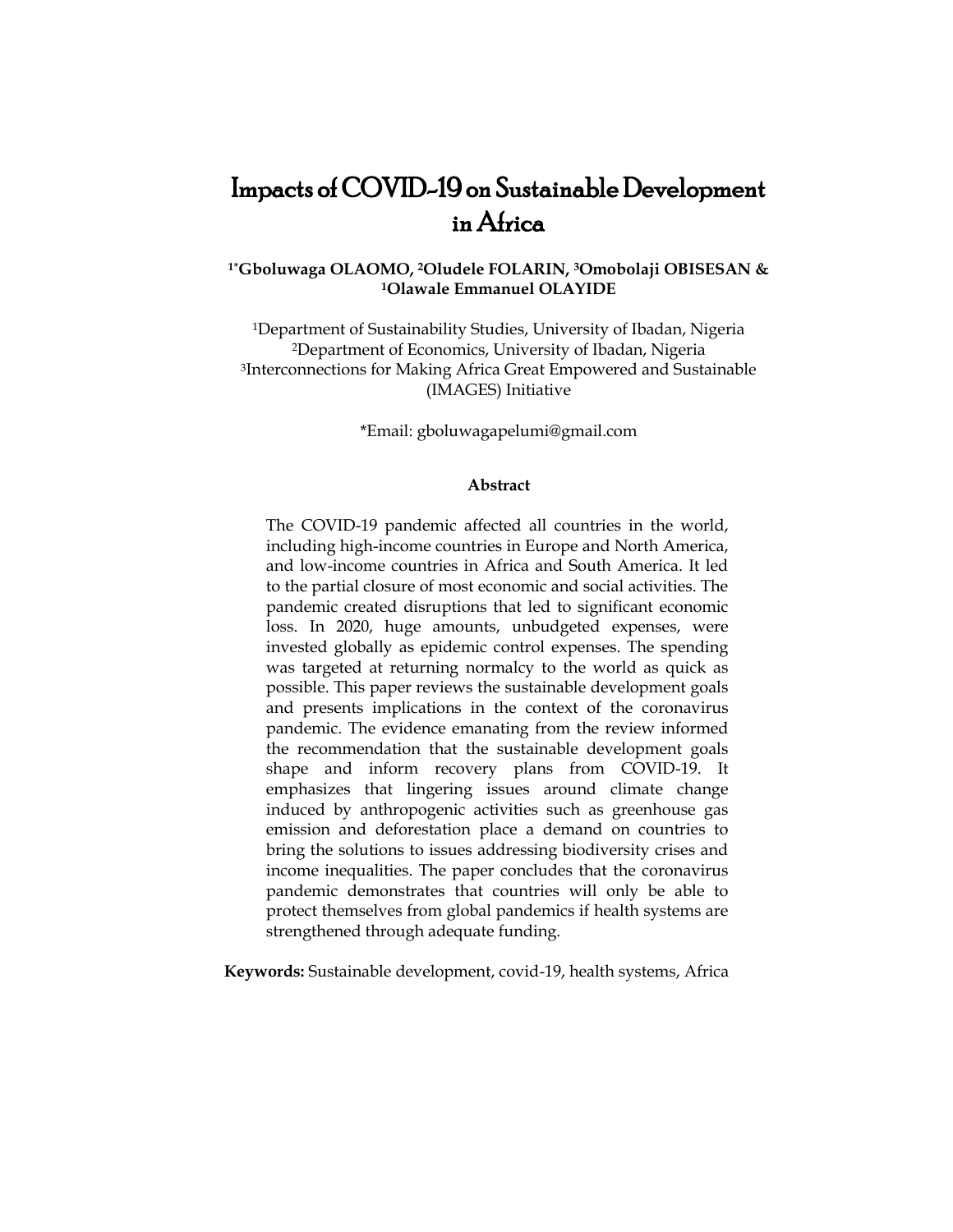# **Introduction**

The world recently faced one of the public health crises in health history, with ripple effects on the socio-economic and the environment globally (Prah 2020, Ortega & Orsini 2020 Honey-Rosés, *et al*., 2020). Coronavirus disease (COVID-19) is a highly contagious pathogenic viral infection, which emerged in Wuhan in China (Rothan*et al.,* 2020, Qin *et al*., 2020). With a rapid global spread that and bewildered experts and scientists, the World Health Organisation (WHO) pronounced the coronavirus (COVID-19) outbreak as a global pandemic on March 11, 2020 (WHO 2019).

The COVID-19 pandemic affected all countries in the world, including high-income countries in Europe and North America, and low-income countries in Africa and South America. It led to the partial closure of most economic and social activities. As a consequence, industries and facilities with a large workforce were locked (Sheridan *et al.,* 2020). The aviation and hospitality industries experienced inaction in a bid to curtail the spread of the disease through human contact. Also, villages/towns/ counties/cities/provinces were isolated as a response to COVID 19 pandemic. In 2020, huge amounts, unbudgeted expenses, were invested globally in epidemic control and policy responses (Nyarko, 2020; Olayide, 2020). The purpose of the investment was to return normalcy to the world.

This paper examines sustainability in Africa in the face of COVID-19 within the African context because of its richness and the lessons that could be drawn to better position the continent to accomplish the seventeen Sustainable Development Goals by 2030 using a reflective/perspective approach. Despite the threat associated with the covid-19 pandemic, the continent with its youth population who are highly creative at this critical time need debates on how to maximise the opportunities associated with the challenges. History has continually repeated itself to show that development rarely takes place without the effective use of critical junctures, that is, critical world events (Acemoglu and Robinson, 2012).

#### **COVID-19 and African Countries Experiences**

African countries, despite an existing weak health infrastructure system also took commendable actions and waged effective to combat the spread of coronavirus in the continent. Some of the most affected countries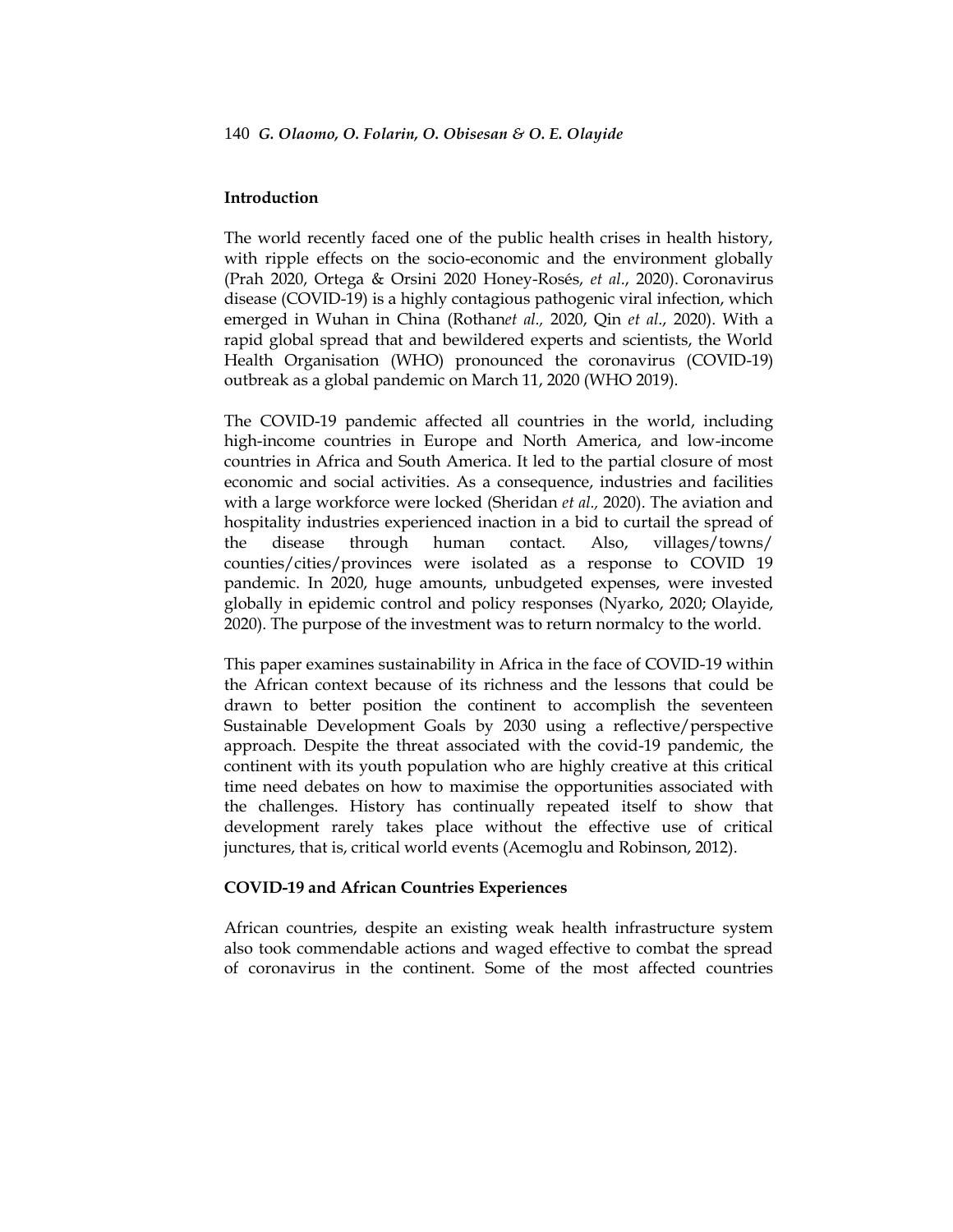including Algeria, Cameroon, Côte d'Ivoire, Ethiopia, Ghana, Kenya, Madagascar, Nigeria, Senegal and South Africa have recorded infections drop over time compared to other developed countries (WHO, 2021). Mortality attributed to COVID-19 has also remained low in the region. We attribute the low number of cases in Africa to the following factors.

# *Young population*

The African population is dominantly young which can be linked to playing a critical role in reducing the transmission of the disease. Contrary to what has been recorded globally, where a vast majority of those who have died have been aged over 80 as of December 2020. Africa is home to the world's youngest population with a median age of 19 years (UNDP, 2020). A meagre 3% of Africa's population is aged over sixty-five years which is a wide construct compared to Europe, North America and some Asian countries (He *et al*., 2015). This data is lower than the rest of the world, however, projected to increase to 42% by 2030 and more than double from current levels by 2055 (Lutz *et al.,* 2018).

#### *Favourable climate*

Recent research carried out by a group of researchers at the University of Maryland in the US shows a relationship between temperature, humidity and latitude, and how COVID-19 is transmitted. According to Demongeot (2020), the virulence of coronavirus disease causative organism reduces in humid and hot weather.

# *Low level of testing*

African countries have had low levels of testing with only ten countries accounting for 80% of the coronavirus testing taking place across Africa (WHO, 2020; Renzaho, 2020). As a result, a handful of African countries were responsible for the bulk of tests that were carried out. Low testing implies that more people that were infected and recovered from the disease were not captured. Hence, there is a high likelihood that infection in Africa would have been higher if testing was on a large scale.

#### **Post COVID-19: Forging a Sustainable Future**

As the world prepares to enter a post-COVID-19 era, the need to make the recovery plan sustainable, it will be important to put the United Nations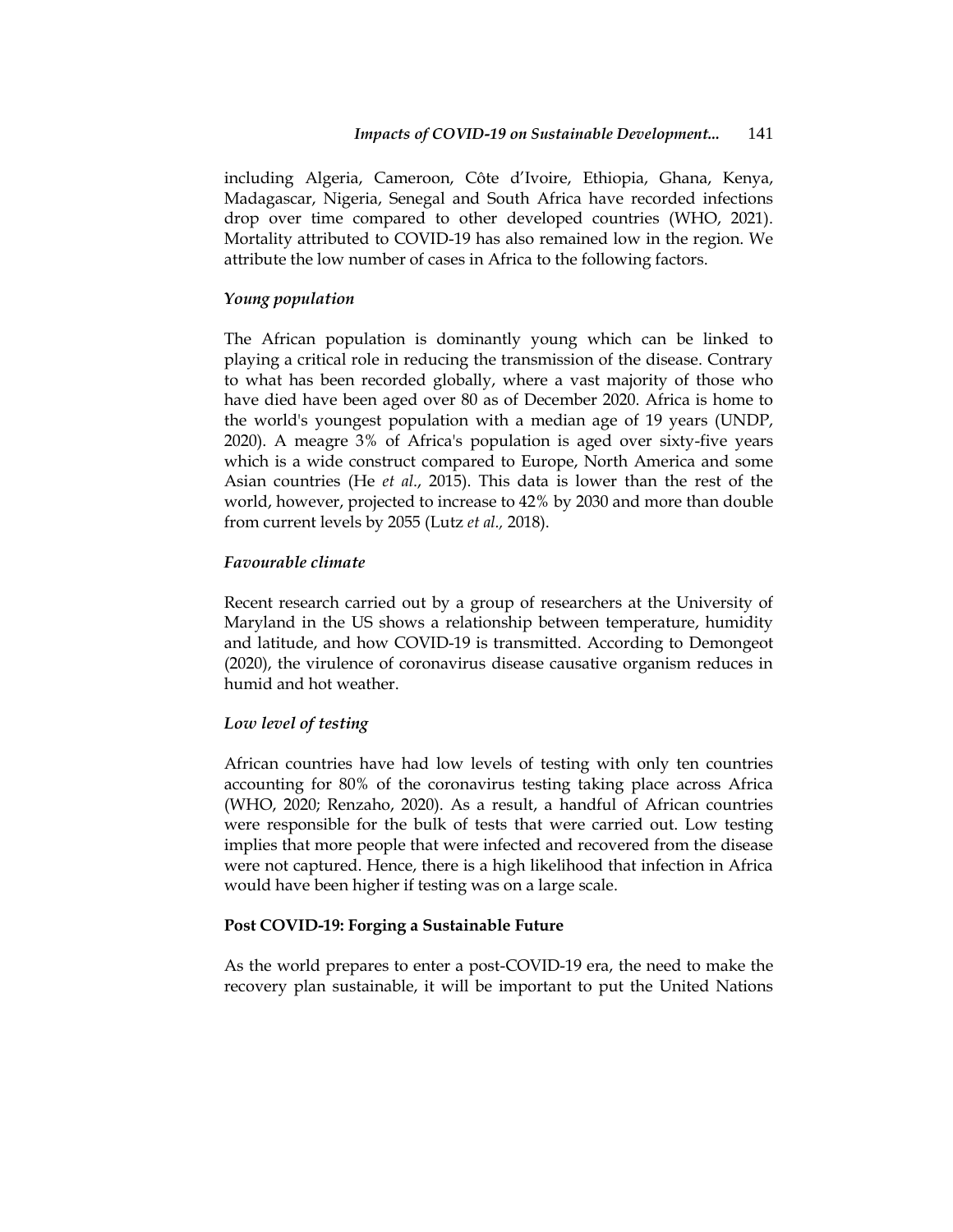Sustainable Development Goals at the heart of policymaking and recovery plans from COVID-19 (Sachs, 2020). Lingering issues around climate change induced by anthropogenic activities such as greenhouse gas emission, deforestation and others such as melting glaciers place a demand on countries to bring the solution to issues addressing biodiversity crises.

A synopsis of the covid-19 on sustainability as linked up in the three dimensions of sustainable development can be seen in Table 1. This shows the corresponding effects of COVID-19 and recommendations for the actualisation of the global goals across the social, economic and environmental dimensions of sustainability. The impact of COVID-19 on social sustainability include increase poverty aggravated by economic lockdown and job losses, hunger due to fall in incomes and reduced food availability during the lockdown, higher food loss and waste due to transportation challenges and reduced labour availability, higher disease incidence and mortality from COVID-19 and other causes as a result of the overstressed health system predicated by COVID-19, temporary closure of the school and academic activities affecting human capital development, precarious energy prices globally, movement restriction as a result of relaxed means of public transports.

In contrast, these challenges bear with them opportunities for global goals. These include the creation of effective social protection programmes, restructuring, redistributing the national and global economy, strengthening food production processes to attain food security, women's empowerment, reliable energy, and alleviation of related health problems through adequate and accessible health insurance.

Furthermore, effects of the pandemic on the economic dimension include job loss leading to mass unemployment, business bankruptcies and economic meltdown, disruption of local and international trade, the decline in industrial outputs due to partial & temporary reduction in industrial production leading to a reduction in profit and folding up of small scale industries, decline in industrial pollution, loss of jobs of a lower-skilled, short-term reduction in natural resource use due to reduced economic activity and consumption, increased plastic pollution (e.g., used to produce personal protective equipment. These impacts can be addressed by sustaining the reduction in industrial pollution as a response to climate change, strengthening equality and empower engendered groups and institutions, adopting measures that support a fair transition for workers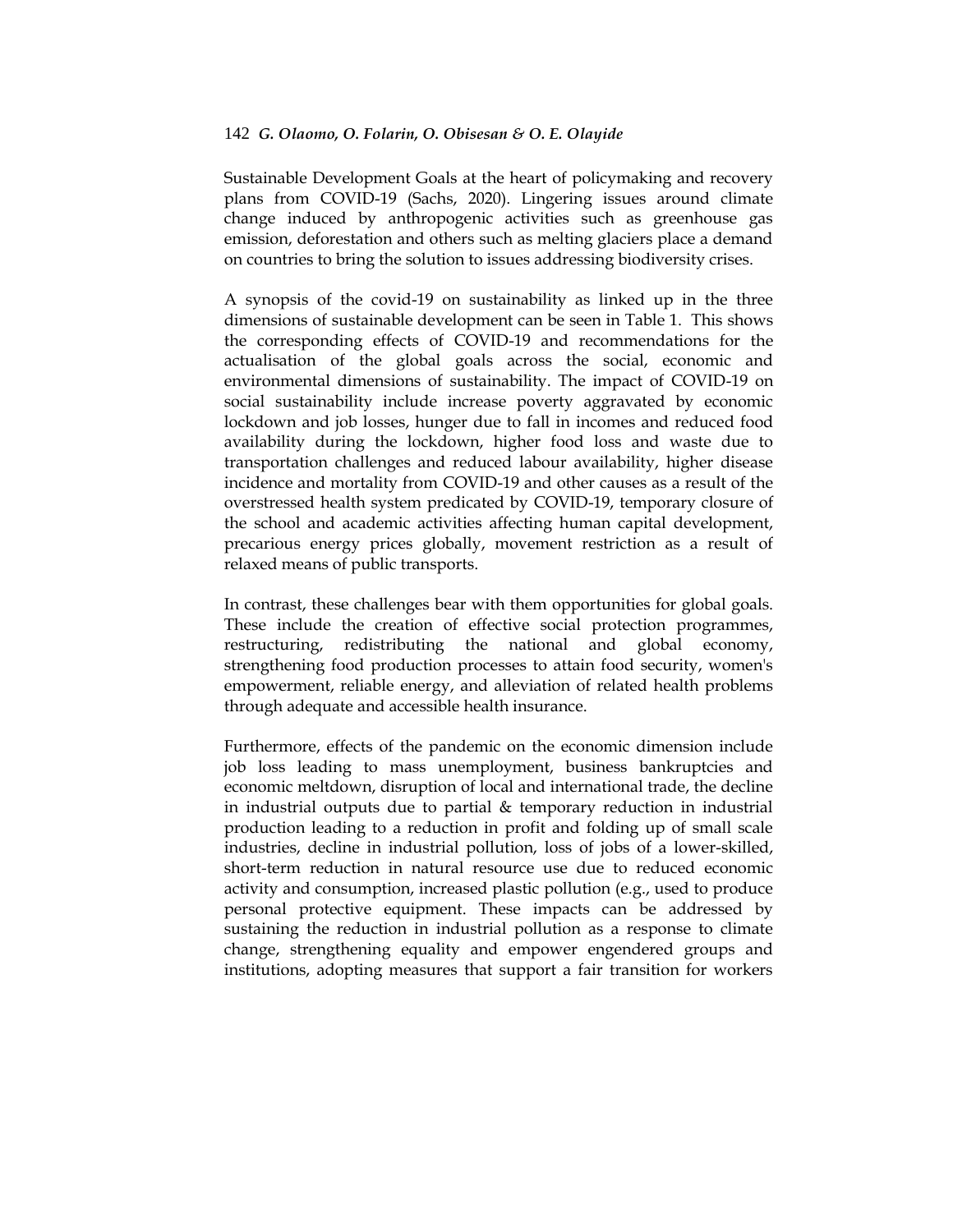affected by the digital and technological revolution, providing economic stimulus to inject necessary funds to support ailing economy's recovery process, adoption of clean energy technology to reduce Green House Gases (GHGs) emission, supporting the development of digital services and ecommerce, FINTECH, Artificial Intelligence (AI) and Internet of Things (IoT) for reduced physical transactions and travel time.

| The dimension<br>of<br>Linked<br>SustainableDevel SDGs<br>pment |                                          | <b>Effects of COVID-19</b>                                                                                                                                                                                                                                                                                                                                                                                                                                                                                                                                                      | Recommendation                                                                                                                                                                                                                                                                                                                                                                                                                                                                                                                                                                          |
|-----------------------------------------------------------------|------------------------------------------|---------------------------------------------------------------------------------------------------------------------------------------------------------------------------------------------------------------------------------------------------------------------------------------------------------------------------------------------------------------------------------------------------------------------------------------------------------------------------------------------------------------------------------------------------------------------------------|-----------------------------------------------------------------------------------------------------------------------------------------------------------------------------------------------------------------------------------------------------------------------------------------------------------------------------------------------------------------------------------------------------------------------------------------------------------------------------------------------------------------------------------------------------------------------------------------|
|                                                                 | Poverty                                  | • Increased poverty aggravated by economic • Provide effective social protection programmes<br>lockdown and job loses<br>• increases in relative and absolute poverty will<br>push more people into extreme poverty                                                                                                                                                                                                                                                                                                                                                             | · Provide adequate palliatives for SMEs, vulnerable groups and<br>internally displaced persons.<br>• Insurance products for the poor<br>· Provide loan relief and suspend debt servicing for affected<br>organizations and poor countries momentarily<br>• Restructure and redistribute the economy nationally and globally.                                                                                                                                                                                                                                                            |
|                                                                 | Hunger                                   | • Reduction in global food supplies and trade<br>resulted in food insecurity and hunger<br>• Lower-income<br>households<br>are<br>disproportionately experiencing effects of food<br>insecurity, trade-offs between efficiency and<br>resilience.                                                                                                                                                                                                                                                                                                                               | • Strengthen food production processes to attain food security<br>· Provide/strengthen local and international trade for agricultural<br>commodities<br>• Strengthen farmers' resilience against climate change and food<br>systems sustainability through climate-smart and technology-driven<br>agriculture.                                                                                                                                                                                                                                                                          |
| Social                                                          | d health<br>and<br>lbeing                | • Higher disease incidence and mortality from<br>COVID-19 and other causes as a result of the<br>overstressed health system predicated by<br>COVID-19.<br>• Overloaded hospital systems<br>• Increase in mental health cases on mental health<br>(e.g., anxiety and depression) and domestic<br>injuries as a result of the lockdown<br>· The stigmatisation of persons affected and<br>recovered from COVID 19 may lower self-<br>esteem. Also, lack of disclosure of COVID 19<br>health status owing to perceived stigmatisation<br>may lead to community spread of the virus | • Strengthen the role of public health and disease prevention and<br>surveillance systems and support medical personnel to curtail<br>communicable and chronic diseases.<br>• Provide adequate funding and budget allocation in line with WHO<br>recommendations for improved medical services, increase resilience<br>and response rate to shocks/crises<br>• Accelerate efforts to achieve universal health care<br>• Support digital health solutions (e.g., telehealth) to reduce the<br>burden on hospitals and increase access to care<br>• Improved public awareness of COVID-19 |
|                                                                 | aality<br><b>ication</b>                 | • Temporary closure of School and academic<br>activities affecting human capital development<br>• In some countries, disruption of school feeding<br>programmes led to poor nutrition and increased<br>hunger among school children<br>• Suspension of ongoing research activities                                                                                                                                                                                                                                                                                              | • Further investments in STEM education, digital skills, equity, and<br>lifelong learning<br>• Develop and make digital educational tools affordable and easily<br>accessible<br>• The blended school where appropriate                                                                                                                                                                                                                                                                                                                                                                 |
|                                                                 | ender<br>uality                          | • Increase cases of domestic violence and abuse<br>• Increase in Mortality rates for gender-specific<br>comorbidities                                                                                                                                                                                                                                                                                                                                                                                                                                                           | • Prioritise women's needs<br>• Provide and strengthen existing public services and social protection<br>policies that promote shared responsibility within the household and<br>the family<br>• Enforce national legislation for the promotion of gender equality at all<br>levels of the government<br>• The economic stimulus that could lessen the financial burdens of<br>households and individuals to reduce the rate of financial-induced<br>gender violence                                                                                                                    |
|                                                                 | Affordable<br>Energy                     | precarious energy prices globally                                                                                                                                                                                                                                                                                                                                                                                                                                                                                                                                               | • Reduction in economic growth leading to • Countries should become more energy-efficient and invest in clean<br>energy infrastructure<br>• Strengthen international actions to promote access to clean energy,<br>development.                                                                                                                                                                                                                                                                                                                                                         |
|                                                                 | Sustainable<br>Cities and<br>Communities | vulnerability.<br>protections (tests/masks, etc.<br>movement restriction.                                                                                                                                                                                                                                                                                                                                                                                                                                                                                                       | • Increase in urban poverty and exposure to high • Strengthen scientific and technological capacity in cities to adopt<br>sustainable patterns of consumption and production.<br>• The massive use of single-use medical • Strengthen public access to safe, inclusive and accessible, green and<br>public spaces.<br>• Relaxed public transports mean as a result of • Develop integrated and sustainable means to address the impact of<br>travel restrictions on business, exports, and tourism etc                                                                                  |

| Table 1: Effects of COVID-19 and recommendations on SDGs |  |
|----------------------------------------------------------|--|
|----------------------------------------------------------|--|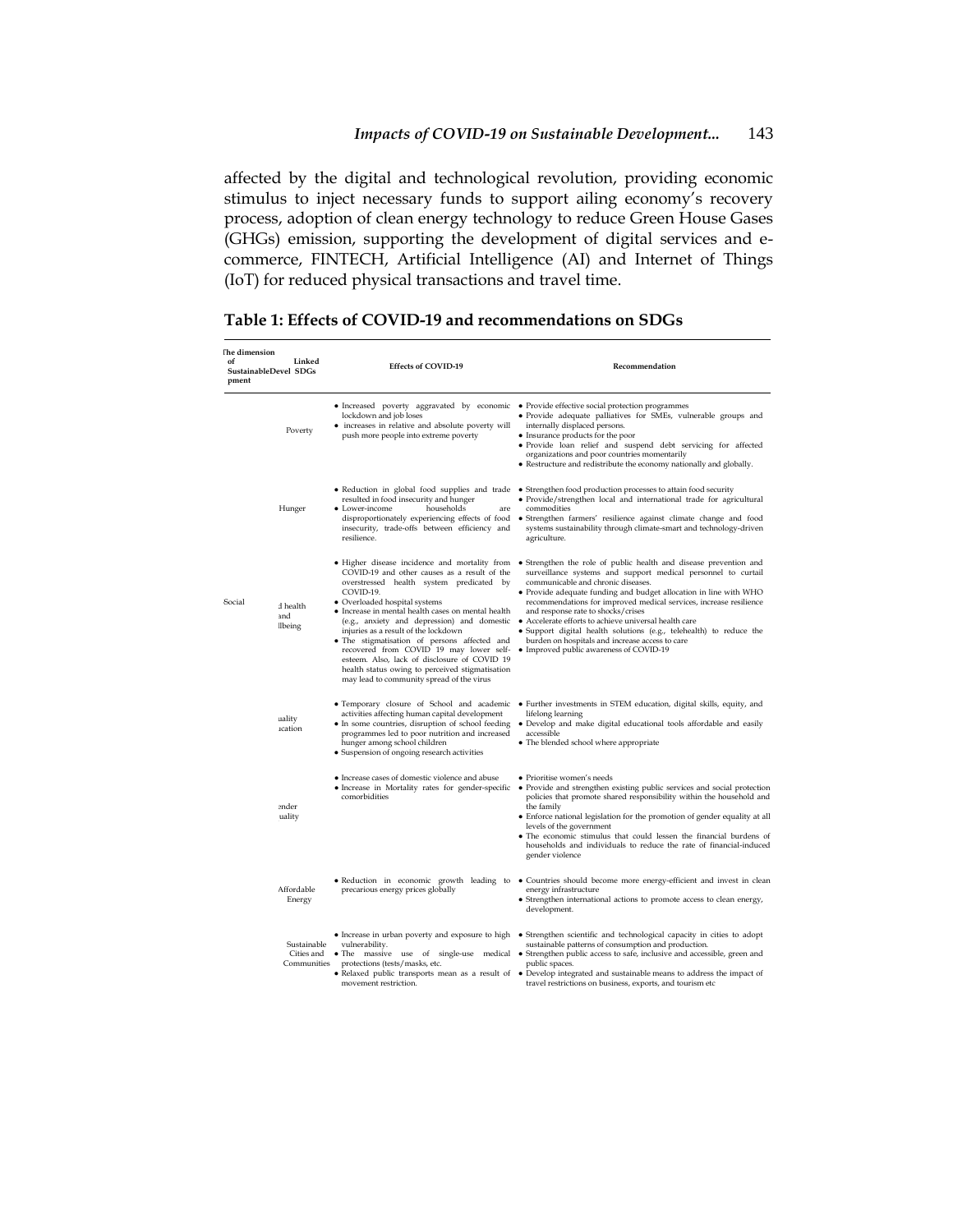|             |                                                 | stations closing down<br>• reduction in GHGs emissions                                                                                                                                                                                                                                                                                                                                           | • Ineffective waste management and recycle • Sustained reduction in GHGs emission with the adoption of clean<br>energy technology<br>• Adoption of Smart city and work from home that is supported by<br>digital platforms                                                                                                                                                                                                                                                                  |
|-------------|-------------------------------------------------|--------------------------------------------------------------------------------------------------------------------------------------------------------------------------------------------------------------------------------------------------------------------------------------------------------------------------------------------------------------------------------------------------|---------------------------------------------------------------------------------------------------------------------------------------------------------------------------------------------------------------------------------------------------------------------------------------------------------------------------------------------------------------------------------------------------------------------------------------------------------------------------------------------|
|             | Peace Justice<br>and Strong<br>Institutions     | governments to alleviate the economic impacts<br>of the pandemic<br>• The pressure to build and strengthen existing<br>medical infrastructure to accommodate the<br>rising number of cases<br>• A shift in government priorities project<br>implementation<br>· Human rights violations                                                                                                          | • Increased pressure on political leaders and • Reduce all forms of violence, conflict and insecurity<br>· Protection of human rights and entrenchment/initialisation of<br>structure to protect human rights                                                                                                                                                                                                                                                                               |
|             | Decent work<br>and<br>Economic<br>growth        | · Economic crisis<br>· Disruption in local and international trade<br>• Loss of job increasing the unemployment level<br>· Business bankruptcies and economic meltdown                                                                                                                                                                                                                           | · Support the development of digital services and e-commerce,<br>fintechetcfor less physical contact during transactions<br>· Develop sustainable and structured territorial strategies to address<br>the impact of travel restrictions on local and international trade and<br>business, tourism, sports etc.<br>· Provide economic stimulus to inject necessary funds to support the<br>ailing economy's recovery process. This may also include a welfare<br>package for the unemployed. |
| Economic    | Industry<br>Infrastructure                      | • Decline in industrial outputs due to partial<br>&temporary reduction in industrial production<br>leading to a reduction in profit and folding up of<br>small-scale industries<br>Innovation and Stuars and municipal digital technologies, for<br>business, education, health etc<br>• Remote working<br>· Reduced noise and environmental pollution<br>• The decline in industrial pollution. | • Accelerate the adoption of measures that support a fair transition for<br>workers affected by the digital and technological revolution<br>Sustained the reduction in industrial pollution as a response to<br>$\bullet$<br>climate change                                                                                                                                                                                                                                                 |
|             | Reduced<br>inequality                           | population<br>economic shocks from COVID-19 will likely<br>exacerbate inequalities in all countries.                                                                                                                                                                                                                                                                                             | • Increased economic impacts on the vulnerable • Strengthen equality and empower engendered groups and<br>institutions<br>• Loss of jobs of lower-skilled, lower-wage labour • Provide strong social safety nets for lower-income brackets                                                                                                                                                                                                                                                  |
|             | Responsible<br>Consumption<br>and<br>production | · Reduction in natural resource use due to<br>reduced economic activity and consumption<br>• Increase in plastic pollution, especially personal<br>protective equipment                                                                                                                                                                                                                          | · Provide sensitisation awareness<br>sustainable production<br>for<br>and lifestyles<br>• Integration of circular economy into production and consumption<br>processes                                                                                                                                                                                                                                                                                                                      |
|             | Good<br>water and<br>Sanitation                 | · Limited access to clean water among<br>disadvantaged groups limits the possibility of<br>adhering to strict hygiene guidelines<br>• Adherence to hand washing under running<br>water may negatively impact water-stressed<br>communities.                                                                                                                                                      | • Accelerate efforts to provide universal access to water and sanitation<br>and increase focus on hygiene and hand washing to help curb<br>transmission of oral-faecal diseases                                                                                                                                                                                                                                                                                                             |
| Environment | Climate<br>Action                               | • Drastic reduction in greenhouse gas emissions<br>• Lack of focus on climate action                                                                                                                                                                                                                                                                                                             | • Focus on the implementation of the Paris Climate Agreement that<br>sets a vision for long-term change<br>• Provide incentives for green/renewable energy sources<br>· Promote systems that promote effective climate change-related<br>mitigation and adaptation.                                                                                                                                                                                                                         |
|             | Life below<br>water                             | • Reduced threats to marine biodiversity due to<br>reduced<br>global<br>economic<br>activity<br>and<br>consumption<br>• The pressure to reduce marine biodiversity and<br>ecosystem safeguards<br>· Reduction in plastic pollutant owing to<br>restriction on movement, especially for tourist-<br>based<br>and<br>tourist<br>endowed<br>coastline<br>communities                                | • Ensure that marine pollution is significantly reduced as lockdown<br>become eased                                                                                                                                                                                                                                                                                                                                                                                                         |
|             | Life on<br>land                                 | • Reduction in threats to terrestrial and freshwater<br>lives and biodiversity due to reduced economic<br>activity and consumption                                                                                                                                                                                                                                                               | · Pursue efforts to reduce negative impacts on biodiversity and<br>ecosystems to prevent future pandemics                                                                                                                                                                                                                                                                                                                                                                                   |

Source: Sachs *et al*., 2020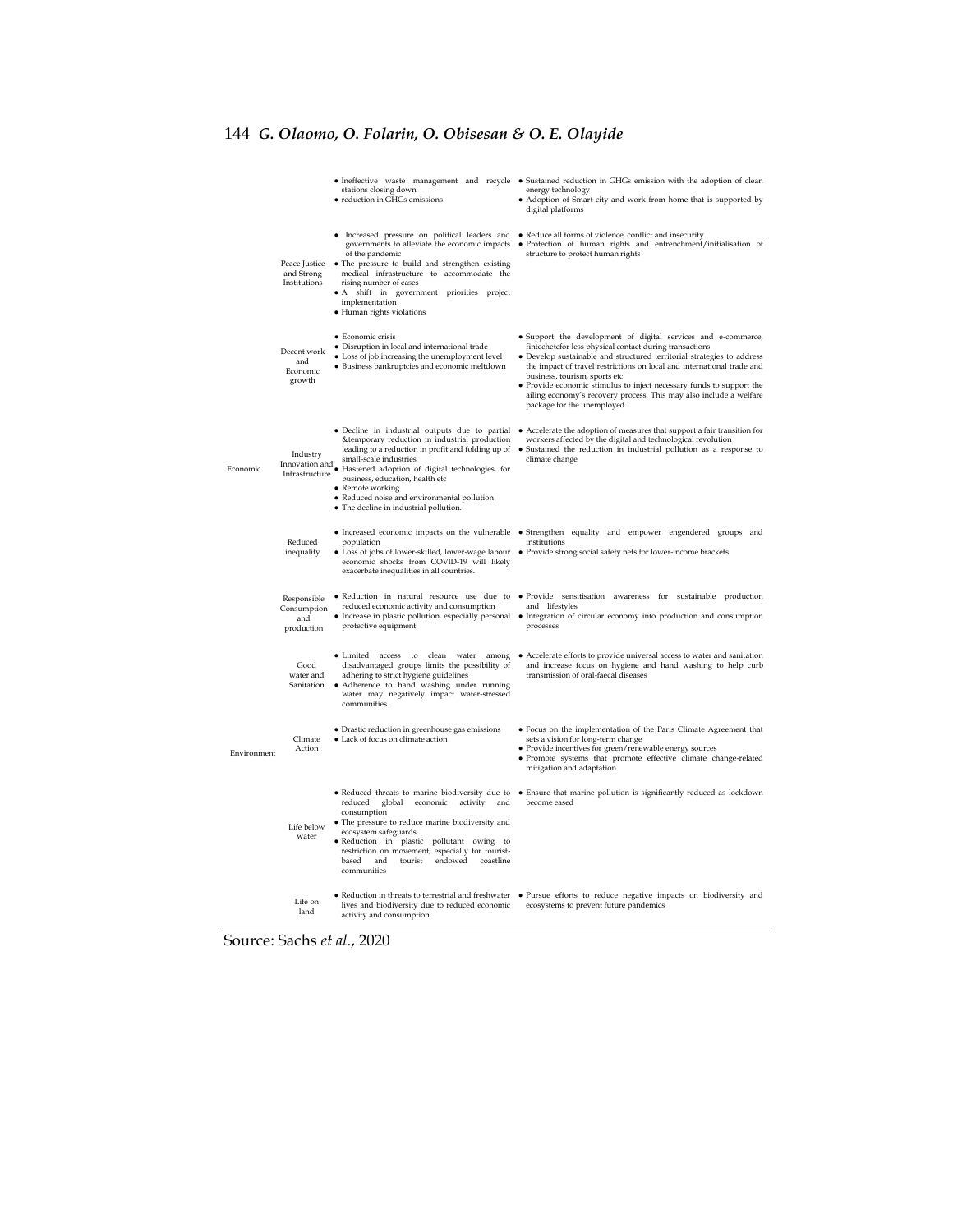The environmental impacts of COVID-19 short-term reduction in global GHG emissions, reduction in economic growth contributing to dangling energy prices, short-term reduction in threats to marine biodiversity due to reduced global economic activity and consumption, reduction in plastic pollutants owing to restriction on movement, especially for tourist-based and tourist endowed coastline communities, short-term reduction in threats to terrestrial and freshwater biodiversity due to reduced global economic activity and consumption. These challenges can be leveraged upon by concerted efforts to reduce negative impacts on biodiversity and ecosystems to prevent future pandemics, protecting ocean pollution, raising capacity for effective climate change-related planning and management among others.

# **Conclusion and Recommendations**

Africa has had to deal with the staggering impacts of COVID-19, which hinders the drive for sustainable development and affecting various aspects of the world's economy includingfood system and agriculture, health and wellbeing, housing, transportation, infrastructure, communication and other regular day to day activities. Therefore, to actualise the global goals despite the effects of the pandemic would require setting new development priorities along with sustainability issues.

While advocating for inclusive and sustainable development, the challenges induced by the pandemic must be well evaluated and be effectively examined. The emergence and the drive to get over the global menace of COVID-19 has intrinsic resources to drive sustainable development. Therefore, achieving sustainability would require adequate policy planning and prioritising the global goals. Countries would need to be more deliberate, strategic and come up with measurable approaches for evaluating growth.

As Africa prepares to enter a post-COVID-19 era, the need to make the recovery plan sustainability into the process becomes imperative in the face of a changing climate. This can be achieved by developing integrated and sustainable means to address the impact of the pandemic and forge a sustainable future for the continent. This is important as the world moves towards a green economy. The pandemic provides the leadership of the African countries ample opportunities to rethink their developmental strategies to ensure that the continent maximises all available opportunities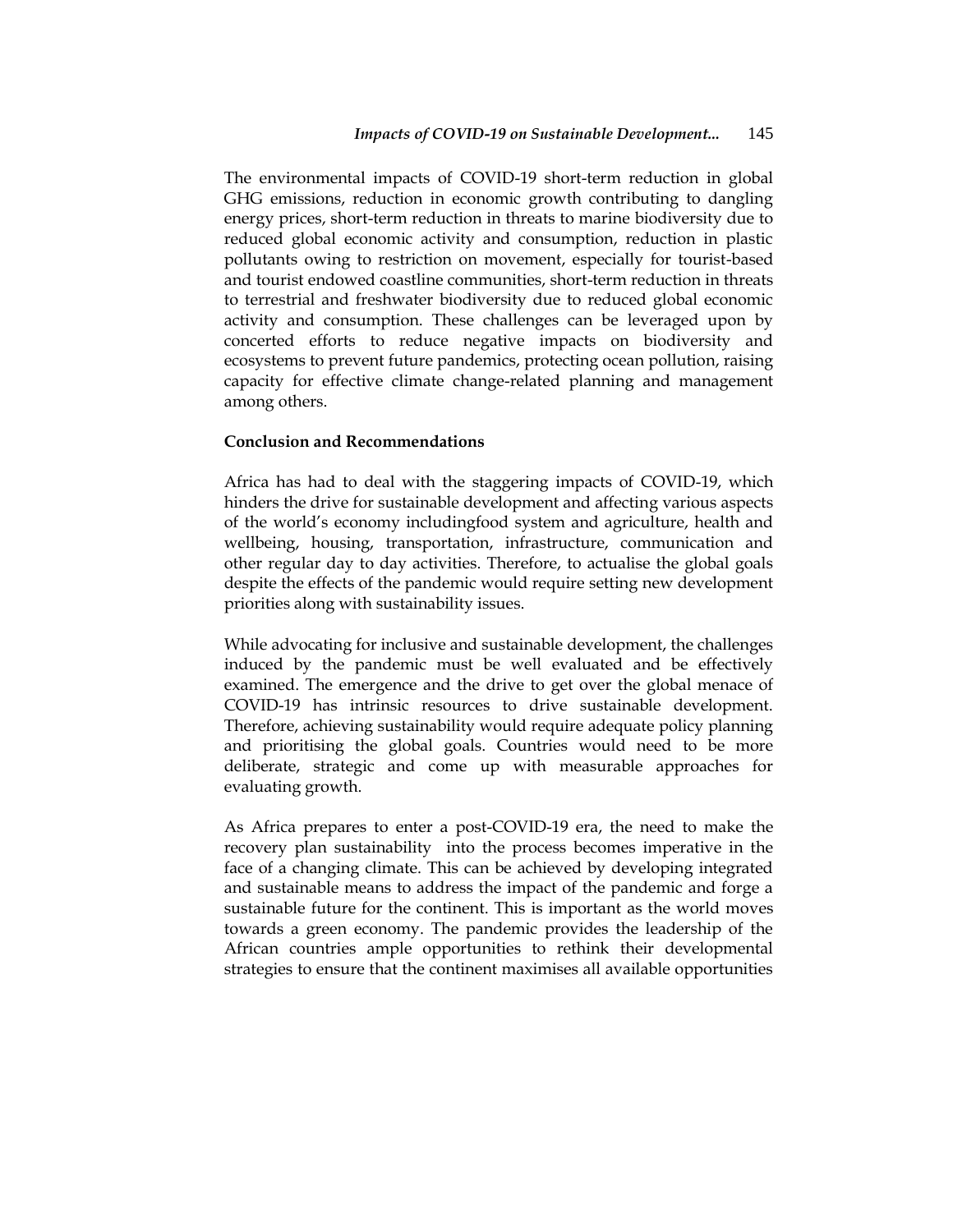to consolidate on existing gains in ensuring that the content is safe for the current and future generations, with unlimited opportunities for migrants. Africa Union 2060 agenda is a good start, if and only if, the development plan is supported with decisive steps.

# **Acknowledgments**

The authors would like to acknowledge the Africa Graduate Mentorship and Coaching Programme (AGMCP) of the Interconnections for Making Africa Great Empowered and Sustainable (IMAGES) Initiative for the opportunity to publish this paper as one of the deliverables of the AGMCP 2020 Fellowhip Year.

# **References**

- Acemoglu, D. and J.A. Robinson (2012).*Why nations fail: The origins of power, prosperity, and poverty*. (1st). 1st ed. New York: Crown, 529.
- African Countries by population (2020). https:// www.worldometers.info /population/countries-in-africa-by-population/ Accessed on 21st September 2020.
- Alagona, P., J. Carruthers, H. Chen, M. Dagenais, S. Dutra e Silva, G. Fitzgerald and M. Armiero (2020). Reflections: Environmental History in the Era of COVID-19. Environmental History, 25(4), 595- 686.
- Demongeot, J., Y. Flet-Berliac and H. Seligmann (2020). Temperature decreases the spread parameters of the new Covid-19 case dynamics. Biology, 9(5), 94.
- Falzetti, M., W. Keiper, A. Igartua, R. Martins, N. Gonzalez and E. Le Bourhis (2020, September). The role of Materials in post-COVID society.In Research and Innovation days, 22-24/9/2020.
- Gostin, L.O. and L.F. Wiley (2020). Governmental public health powers during the COVID-19 pandemic: stay-at-home orders, business closures, and travel restrictions. *Jama*, *323*(21), pp.2137-2138.
- He, W., D. Goodkind and P.R. Kowal (2016). An aging world: 2015.
- Honey-Rosés, J., I. Anguelovski, V.K. Chireh, C. Daher, C. Konijnendijk van den Bosch, J.S. Litt and M.J. Nieuwenhuijsen (2020). The impact of COVID-19 on public space: an early review of the emerging questions–design, perceptions and inequities. Cities & Health, 1-17.
- https://www.worldometers.info/coronavirus/coronavirus-age-sexdemographics/.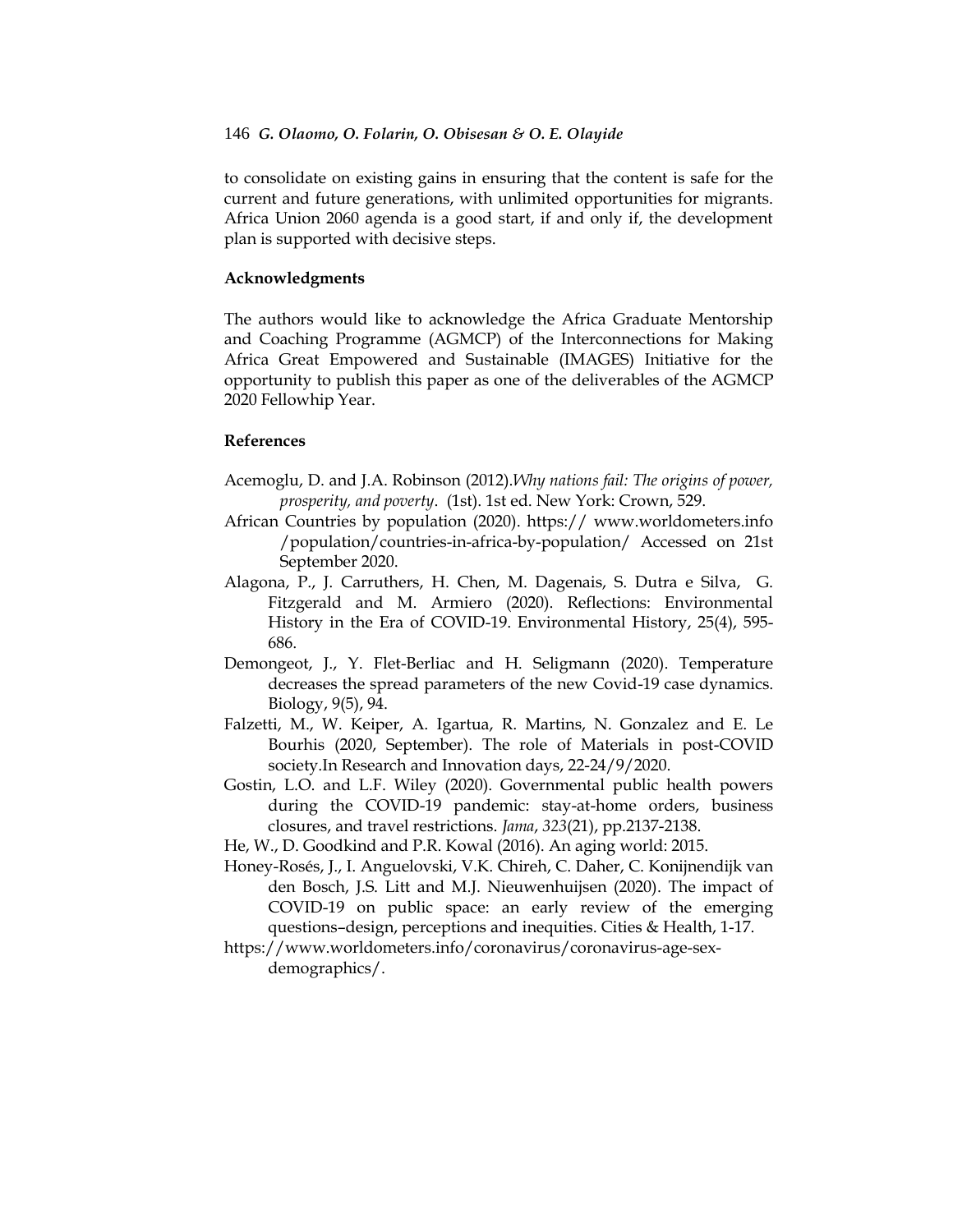- International Monetary Fund (IMF), (2020).Policy Responses to COVID-19.Accessed via https://www.imf.org/en/Topics/imf-and-covid19/ Policy-Responses-to-COVID-19.
- Lau, L.J.Y. and Y. Xiong (2020).The COVID-19 Epidemic in China.World Scientific.
- Lieder, M. and A. Rashid (2016). Towards circular economy implementation: a comprehensive review in the context of the manufacturing industry. Journal of cleaner production, 115, 36-51.
- Ludvigsson, J.F. (2020). A systematic review of COVID‐ 19 in children shows milder cases and a better prognosis than adults. Acta paediatrics, 109(6), 1088-1095.
- Lutz, W., A. Goujon, S. Kc, M. Stonawski and N. Stilianakis (2018). Demographic and human capital scenarios for the 21st century: 2018 assessment for 201 countries. Publications Office of the European Union.(Lutz et al., 2017.
- Murray, A., K. Skene and K. Haynes (2017). The circular economy: an interdisciplinary exploration of the concept and application in a global context. Journal of business ethics, 140(3), 369-380.
- NagifaIlma, P., M.S. Hossain and K. Andersson (2020). A Deep Transfer Learning Approach to Diagnose Covid-19 using X-ray Images. In 2020 IEEE International Women in Engineering (WIE) Conference on Electrical and Computer Engineering (WIECON-ECE) (pp. 1-6).
- Nyarko, R. O., E. Boateng, I. Kahwa, P.O. Boateng and B. Asare (2020). The Impact on Public Health and Economy Using Lockdown as a Tool against COVID-19 Pandemic in Africa: A Perspective. J Epidemiol Public Health Rev, 5(3).
- Olayide, O.E. (2020). Policy Milleu for Combating COVID-19 and Sustainability of African Economies. In Carmody et al (Eds). COVID-19 in the Global South: Impacts and Responses. Bristol University Press. P 75-84.
- Ortega, F. and M. Orsini (2020).Governing COVID-19 without government in Brazil: Ignorance, neoliberal authoritarianism, and the collapse of public health leadership.Global public health, 15(9), 1257-1277.
- PrahRuger, J. (2020). Positive public health ethics: toward flourishing and resilient communities and individuals. The American Journal of Bioethics, 20(7), 44-54.
- Qin, C., L. Zhou, Z. Hu, S. Zhang, S. Yang, Y. Tao, and D.S. Tian (2020). Dysregulation of the immune response in patients with coronavirus 2019 (COVID-19) in Wuhan, China.Clinical infectious diseases, 71(15), 762-768.